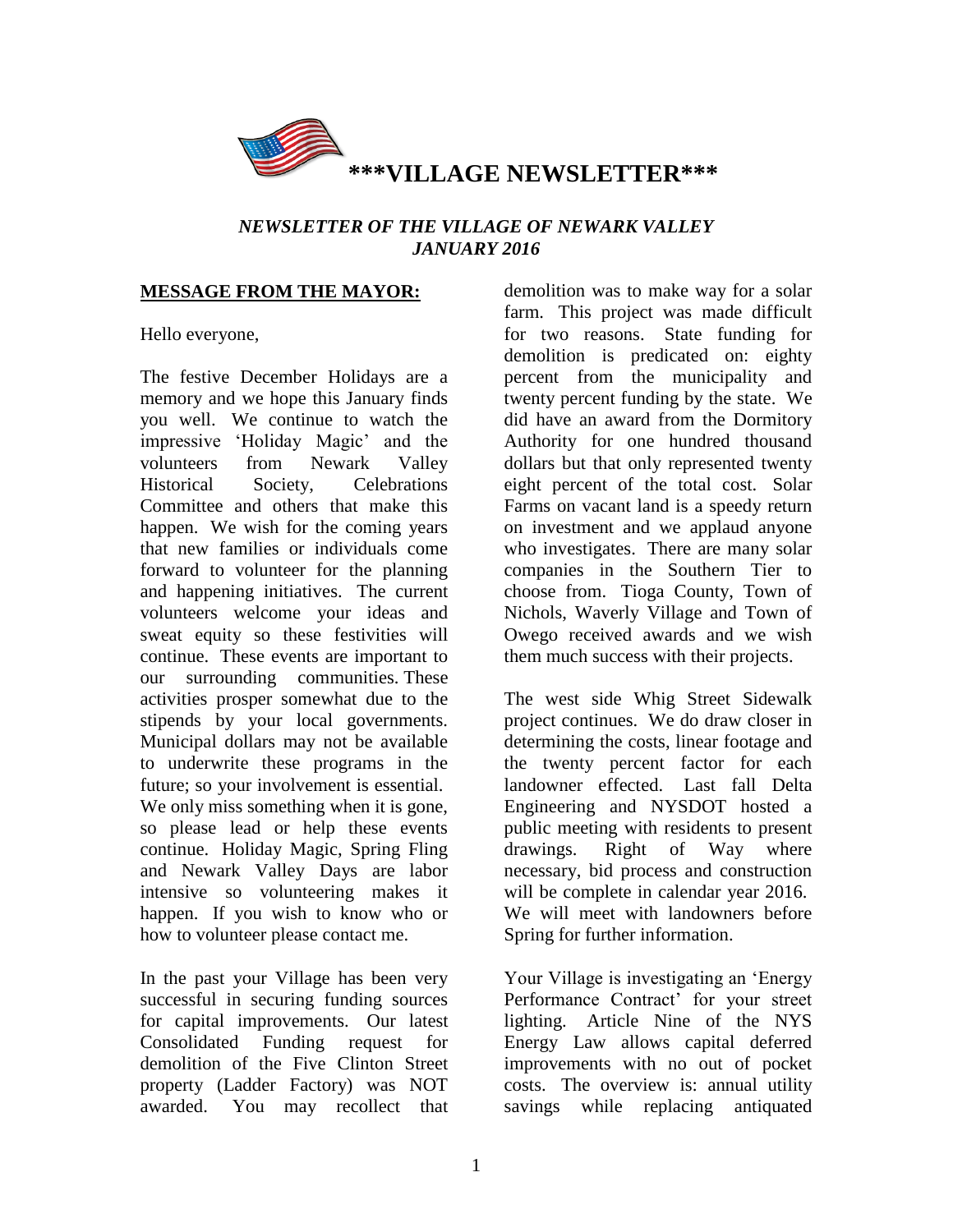lighting equipment. Your utility company is not really interested in savings due to reduced energy cost. LED lamping along with other initiatives will control wattage by cleaner whiter lighting. We must go through a Request for Proposal (RFP) and proceed from that point. Binghamton, Endicott and others are heading this way and so should we all. There are a number of words to category this project such as 'bright light, white light, green energy or others. We will report as we progress down the road.

The NYS 'tax cap' for Villages is a bit above one-tenth of one percent (0.0012) so our increase allowance is \$580 for the entire Village. Our fiscal year begins March  $1<sup>st</sup>$ , 2016 and we will exceed the cap. Capital expenditure for equipment has been coming out of our fund balance for multiple years and we cannot continue to deplete cash balances. That is not prudent finance. Our increase this coming year is a bit above nine percent. This cap by the state aligns itself with inflation. Many municipalities will exceed tax caps this or next year. We do spend your tax dollars wisely.

Your Village staff is working toward eventual monthly pick up of appliances, electronics and other household items not allowable currently. Products that currently must be dropped off at Broome County landfill or directly to electronic retail locations will be future pick up by your Village Solid Waste Department. We will report as time goes by. Bill Foster is heading this initiative.

We are asked why NYSDOT is surveying Main Street (Route #38) in our Village. At a time in the future, NYS will upgrade, add and/or repair

sidewalks for that route. Currently, it is impossible to determine when that will happen. Survey, right of way and other costs will be in capital project for NYS future. DOT does consider walking communities essential to life.

We wish you a safe Winter & New Year.

*Jim Tornatore Mayor*

# **CLERK'S REPORT**:

Budget time – We have been working on the 2016-17 budget and will be adopting the budget during the month of January. Please watch the website for the Public Hearing and adoption date.

The end of our fiscal year is fast approaching; any unpaid water, solid waste, lawn mowing and snow plowing bills, along with any others billed and remaining unpaid after February 16<sup>th</sup> will be levied to your next tax bill. We must receive payment, in the village office, on or before February 16<sup>th</sup> to avoid placement on your next village tax bill. Taxes will go out on or before March  $1<sup>st</sup>$ , 2016. We will collect taxes, and penalties, in this office until October  $31<sup>st</sup>$ , 2016, at which time they will be turned over to the county and added to your next town tax bill.

We will begin collecting taxes March  $1<sup>st</sup>$ , 2016 and will be collecting them until October  $31<sup>st</sup>$  from this office. Please pay the exact amount due as we cannot accept anything in a different amount. Feel free to call the office to get the correct amount. 642-8686.

Just a reminder that you can pay your bills by Debit/Credit Card or directly from your bank account? We provide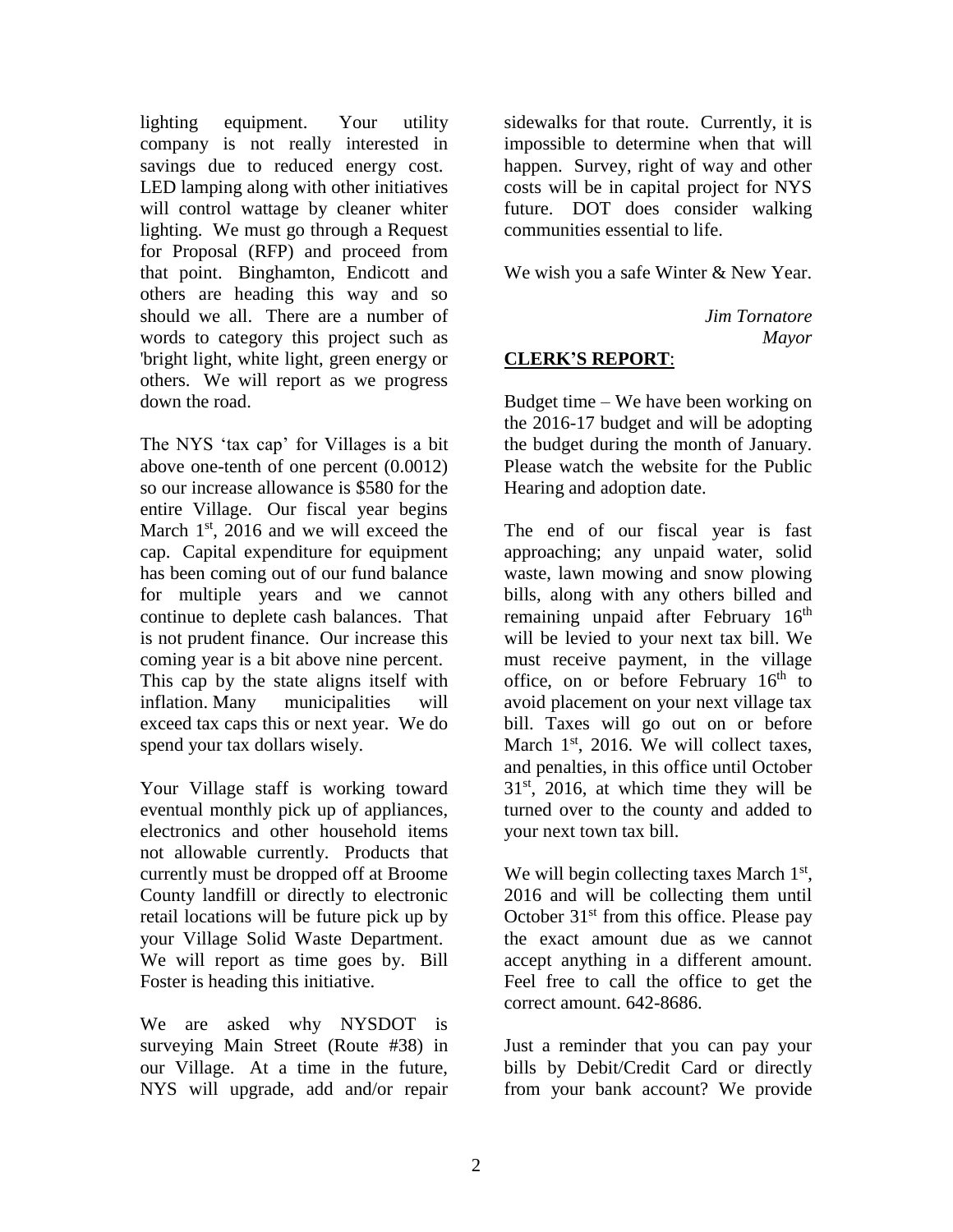these convenient ways for you to pay your water, solid waste, taxes, trout pond, noble room, building permit, or any fee due to the Village of Newark Valley. You can pay by credit or debit cards at the counter, over the phone, and online, or you can choose to pay your water/solid waste bills by electronic debit directly from your bank account free of charge. Just fill out, sign, and return the form with a voided check attached. You may visit our website for forms and more information at villageofnewarkvalley.com or feel free to call the office at 642-8686.

#### **HAPPY NEW YEAR!!!!!**

 *Mertie Pozzi*

#### **Office hours: Monday to Thursday 9 AM to 5 PM Friday 9 AM to 12 PM**

#### **PUBLIC WORKS REPORT:**

I want to thank the El-Niño for the slow start to winter and the lack of cold weather, after the last three years it is a nice rest from frozen pipes and record snow fall. I know that we will get snow but every day without it is a gift. All the equipment is ready and the sand and salt is in storage waiting for the first storm. Please remember the village code for parking during the winter months.

The water department has been out looking for leaks and has located one on Rock St and will be taking care of it in the near future. We have been working on finding the loss water, from the reports last year we had a 48% loss water, at this time we have reduced that to 11% and will continue to look for the rest. We will continue to inform residents of leaks we have found in there house to help them save money and all the rest of the residents saves when the

well pumps don't have to run as much. Other ways to conserve water.

Five tips for conserving water in the bathroom

- Encourage residents to regularly check their toilets for leaks by putting a few drops of food coloring in their toilet tank. If the color begins to appear in the bowl without flushing, they have a leak that should be reported to maintenance immediately.
- Residents should avoid using their toilet as a wastebasket, as every flush uses three to seven gallons of water.
- When using the bathroom sink, residents should turn water off while lathering up their hands or brushing their teeth and turn on again to rinse.
- Residents should frequently check faucets and pipes for leaks. One drop per second could lead to 250 gallons of water in one month.
	- o If a toilet's flapper valve sticks open, water is being wasted. Residents should report this to maintenance immediately.

The solid waste crew has found more recycles in the garbage and has left the cans to be sorted out, all cardboard and paper can be recycled along with plastic bags and bottles. Any extra garbage that don't fit in cans needs a tag that can be purchased at the village office. We are looking into a pick up for electronics and appliances once a month but there will be a fee for that service and we are still looking into it.

#### **Christmas tree pickup will be Tuesday January 12th!**

*William Foster DPW Supervisor*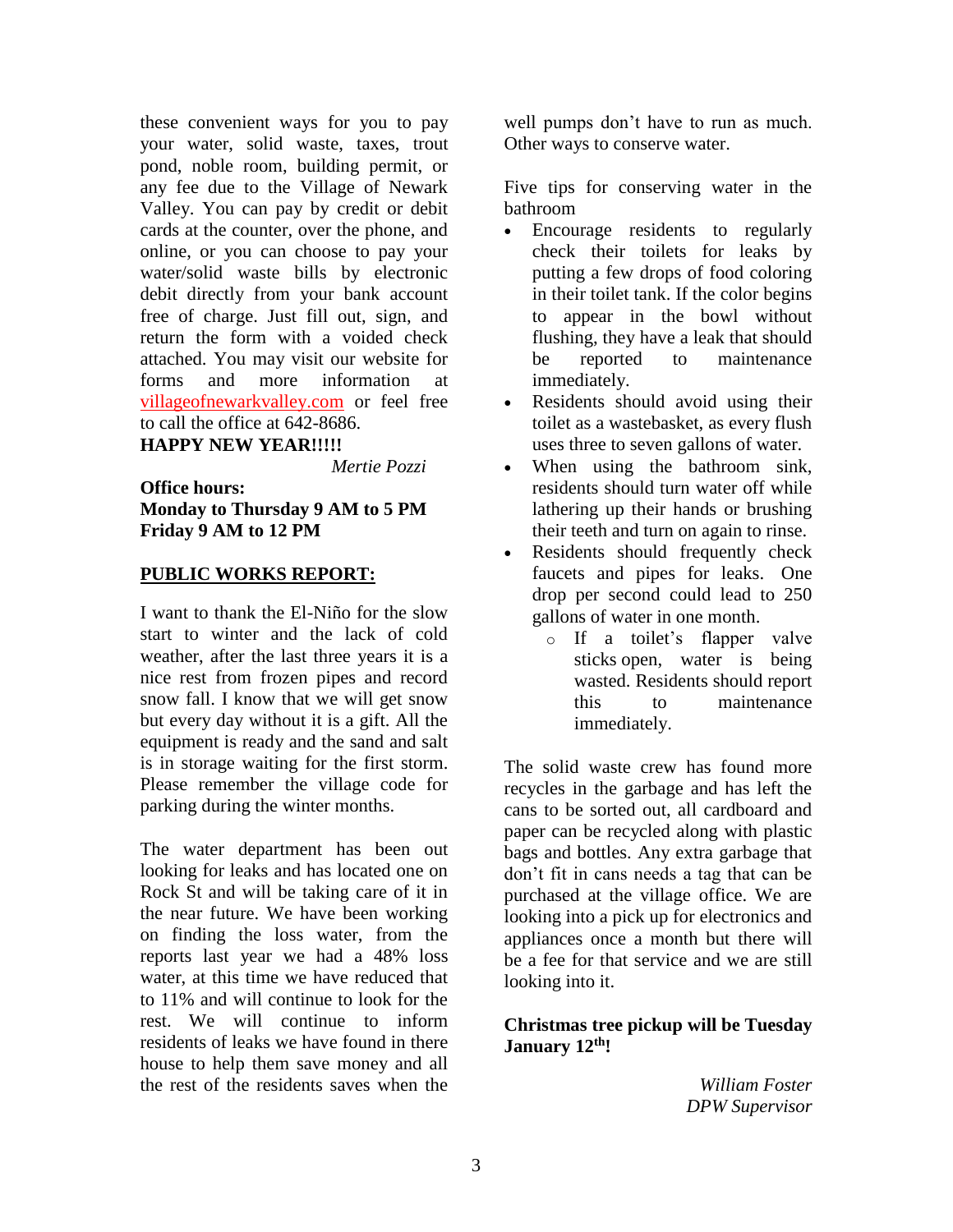# **CODE ENFORCEMENT:**

#### Happy New Year Everyone!

With the weather we've had lately  $-$  it's hard to tell that it's Winter but unfortunately it is. Before we know it, the snow will be flying.

According to the Village Code, all noncommercial sidewalks are to be cleared of all ice or snow within 24 hours after the end of a snow fall. Sidewalks in front of commercial establishments and commercial parking lots shall be kept free of snow & ice at all times between 9am and 5pm. There will be no door hangers or letters sent. **No further notice will be given. After 24 hours – DPW will be sent out by Code Enforcement to clear sidewalk and bill property owner.**

Please remember to inspect and clean your chimney if using wood, pellets, or coal. Make note that if you install or have a company install any new heating source such as a wood stove, pellet stove, coal stove, boiler furnace, gas furnace, or any type of fire place insert you need to get a permit at the Village Office for the installation of such heating sources and as well as the new unit needs to be inspected by Code Enforcement in the Village prior to use.

Per Village Code 157-20, Parking Prohibited Certain Hours as specified in Schedule XV (157-43): NO PARKING 12:00 Midnight to 6:00 AM from NOVEMBER  $1<sup>st</sup>$  to APRIL  $1<sup>st</sup>$  on any highway, streets, or private roads within the Village. Also NO PARKING 12:00 midnight to 6:00 AM from NOVEMBER  $1<sup>st</sup>$  to APRIL  $1<sup>st</sup>$  in parking lots contiguous to the Municipal Building (on all sides) on 9 Park Street.

If you have any questions, comments or concerns, please feel free to contact me at the Village Office at 642-8686.

#### *Rachel Jacobs*

## **JOINT YOUTH SUMMER REC**

Greetings Families,

I want to take a minute to introduce myself. I am Heidi Cardone and have been appointed as the new Director of the Joint Summer Recreation Program. I am excited to start this new adventure and continue to provide the children of Newark Valley and the surrounding areas with opportunities for fun and engaging summer activities.

I am a lifelong resident of the area, and attended the summer recreation program as a child. I was also a counselor in the program as a teenager and young adult. I am currently a special education teacher for Newark Valley School District and plan to utilize all of my many years of experience with children, in various capacities, to continue the great traditions of the program. I look forward to meeting new families as I serve in this role. Even as we have gotten the first winter weather of the season, I know that summer will be here soon.

Questions or suggestions can be emailed to me at any time. [NVsummerrec@gmail.com](mailto:NVsummerrec@gmail.com) 

> *Regards, Heidi Cardone*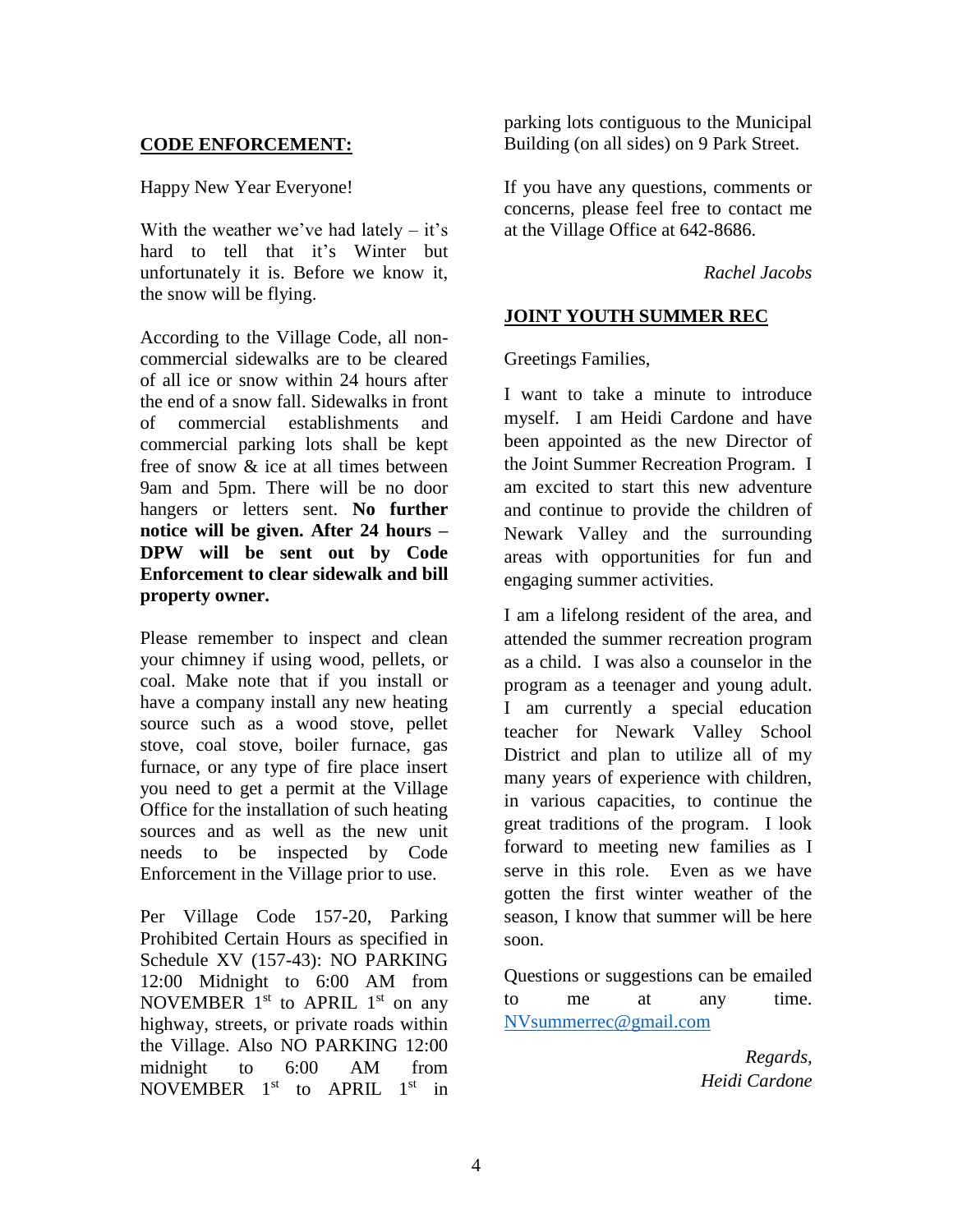#### **HOLIDAY MAGIC**

Despite the warm December weather, Christmas was in the air at Newark Valley's 2015 Holiday Magic Festival. This was the first year in many that we didn't have to bundle up against the cold or wade through slushy streets.

The clip clop of horse's hooves was a cheerful backdrop to the lights and warming fires at the Village Hall. Inside, many were entertained with music from Kurt Osgood & RJ Siegers. There were yummy soups from the Methodist Church as well as other special treats provided by the Newark Valley High School Art Club, NV 5th grade, the PTS, and the Eastern Star ladies.

Guests were treated to the sight of many Gingerbread creations displayed at the Village Hall. They were all so creative; it's hard to believe they were all made of edible treats!

At the library, the Grinch was on hand for photos (although the Grinch hates to smile about anything). Our Main Street shops also helped visitors enjoy the holiday spirit including a demonstration of glass working at RB Artistry.

The Train Depot was hopping with kids' activities and delicious warm chili, sloppy joes and other treats. Santa was kept busy listening to the Christmas wishes of the children and each child was able to bring home their very own book. There was even a mailbox where kids could write their letters to Santa.

A HUGE thank you goes out to the wonderfully supportive community and volunteers who are too many to name.

Without you, Holiday Magic wouldn't happen.

*Leslie Inderwies*

# **TAPPAN SPAULDING MEMORIAL LIBRARY:**

Hello from Tappan-Spalding Memorial Library. I'm Stephanie, and I just started as the new library director. We had a great December, beginning with a successful Lego club! You can see some of the creations from the event on display at the library. The next one will be held on January  $6<sup>th</sup>$ , at 6:30pm in the Noble room. We had a lot of visitors for the Holiday Magic open house event on the  $12<sup>th</sup>$ . Everyone, enjoyed getting their picture taken with the Grinch. We also brought in some new books and movies for you to check out. Can't make it in? Visit FLLS.org for a big selection of eBooks, and audiobooks you can download to your computer or portable device.

If you are still feeling stressed from the busy holiday season, come relax here at the library! Starting on January  $7<sup>th</sup>$ , from 6:00PM-7:30PM we are starting an intricate coloring club. The group will meet once a month. There is no need to bring anything, we will have plenty of supplies, and pages for you to color. Please feel free to bring your own ideas as well. Come in and say hi, and don't forget to look for us on Facebook!

> *Stephanie Langer Director*

#### **NEW BUSINESSES:**

B Fit – 16 Whig Street